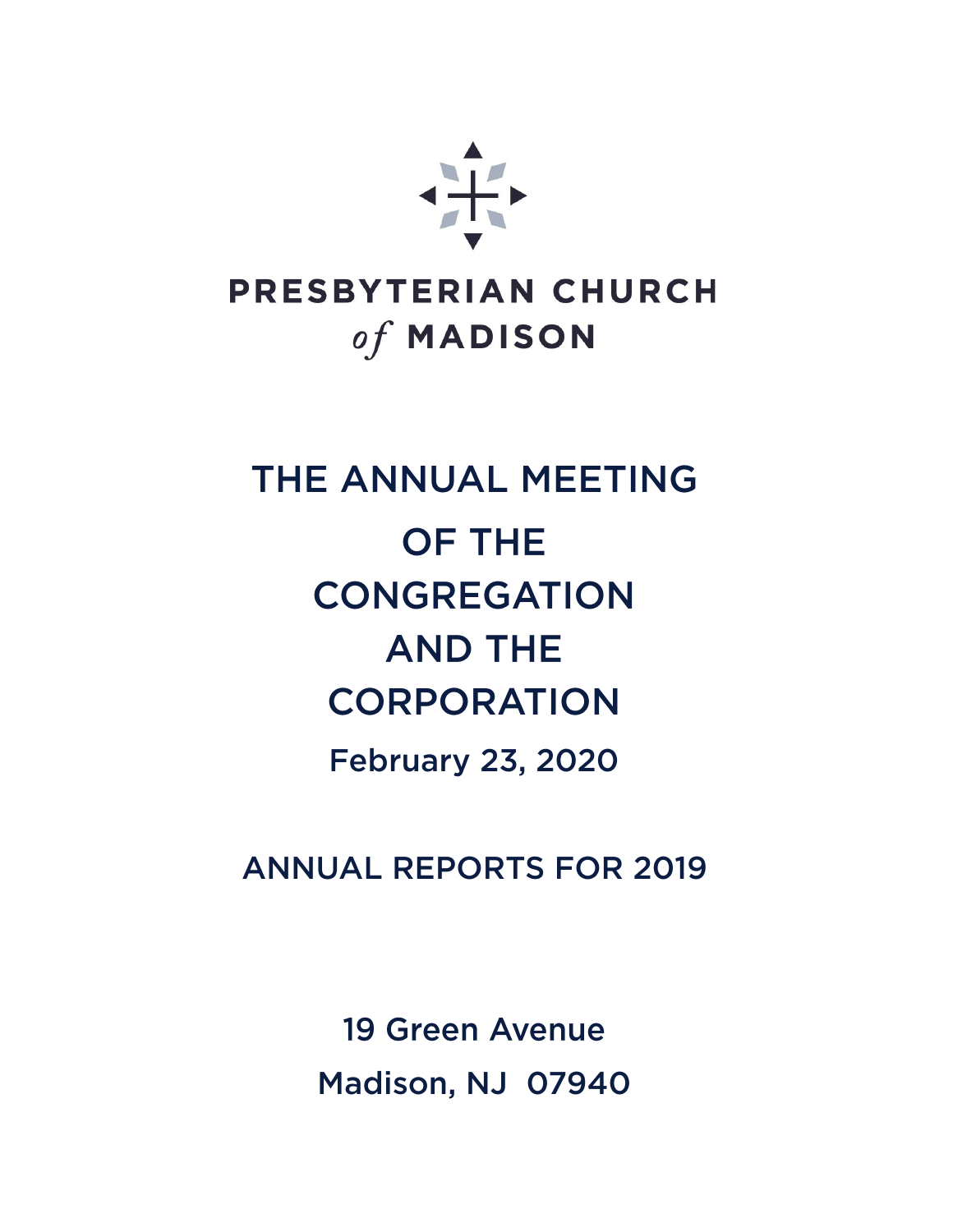#### **TABLE OF CONTENTS**

| The Docket                                 | Page 1 |
|--------------------------------------------|--------|
| The 2019 Annual Reports of:                |        |
| Clerk of Session                           | Page 2 |
| Nominating Committee                       | Page 2 |
| Report of the Pastor                       | Page 3 |
| Community Outreach and Congregational Life | Page 4 |
| Treasurer, Finance, and Stewardship        | Page 5 |
| <b>Audit Committee</b>                     | Page 6 |
| Worship                                    | Page 7 |
| <b>Mission Team</b>                        | Page 7 |
| Properties                                 | Page 9 |
| Personnel                                  | Page 9 |
|                                            |        |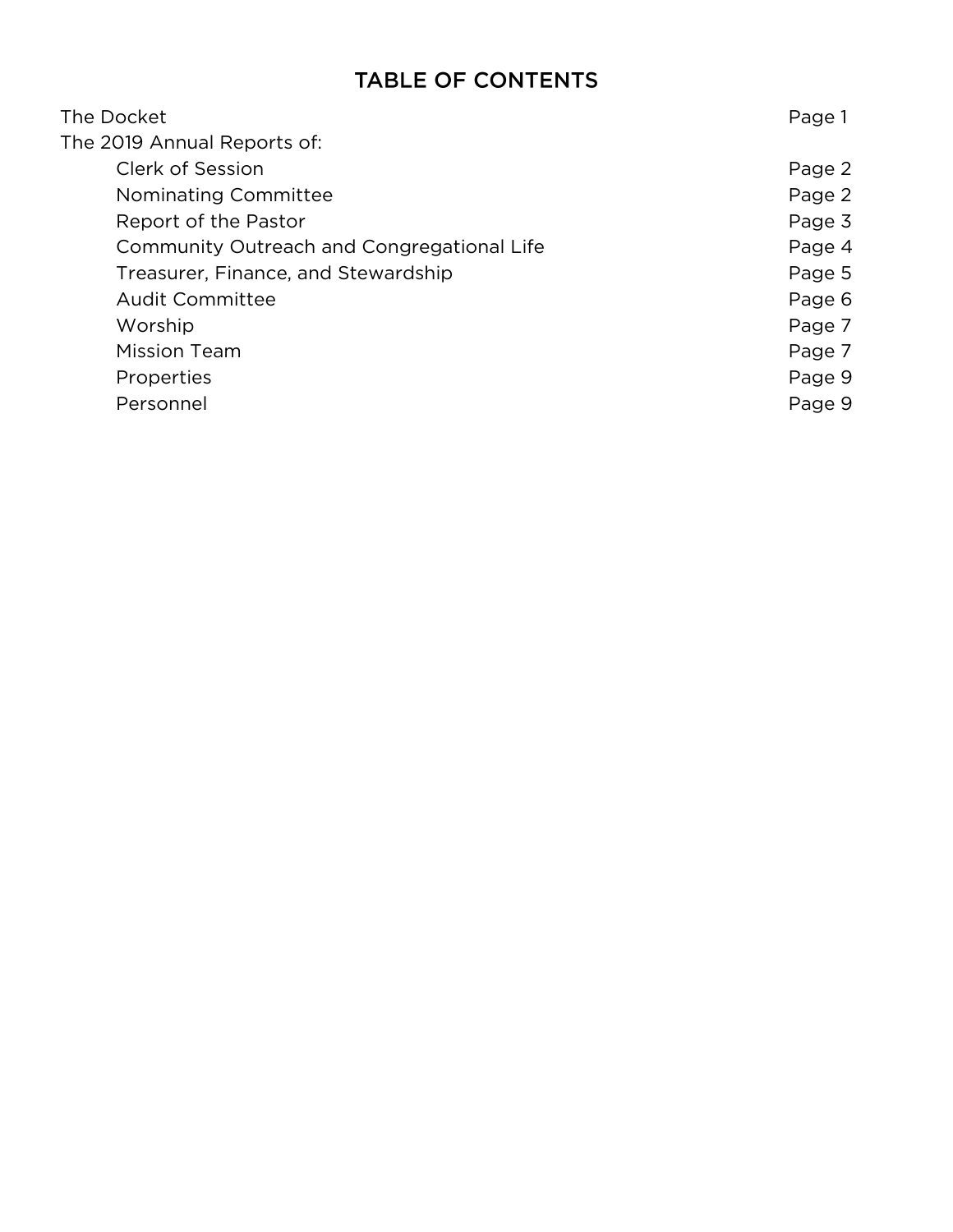### The Docket of the Annual Meeting of the Congregation of The Presbyterian Church of Madison Sunday, February 23, 2020

| <b>OPENING PRAYER</b>                                                                                                                                                 | Rev. Scott Foster     |  |  |
|-----------------------------------------------------------------------------------------------------------------------------------------------------------------------|-----------------------|--|--|
| CONGREGATIONAL MEETING<br>Recognition of a Quorum<br>Call of the Meeting                                                                                              | Rev. Scott Foster     |  |  |
| REPORT OF THE CLERK<br>Report and Memorial Roll Call                                                                                                                  | Rebecca A. Moody      |  |  |
| REPORT OF THE NOMINATING COMMITTEE<br><b>Election of Elders</b><br>Election of 2020 Nominating Committee                                                              | <b>Brian Peterson</b> |  |  |
| REPORT OF THE PASTOR                                                                                                                                                  | Rev. Scott Foster     |  |  |
| <b>SESSION COMMITTEE REPORTS</b>                                                                                                                                      |                       |  |  |
| Finance and Stewardship<br>Personnel<br>Approval of Pastor's Terms of Call<br>Audit<br>Properties<br>Community Outreach and Congregational Life<br>Worship<br>Mission |                       |  |  |

ADJOURN WITH PRAYER REV. THE STATE STATE STATE STATE STATE STATE STATE STATE STATE STATE STATE STATE STATE STA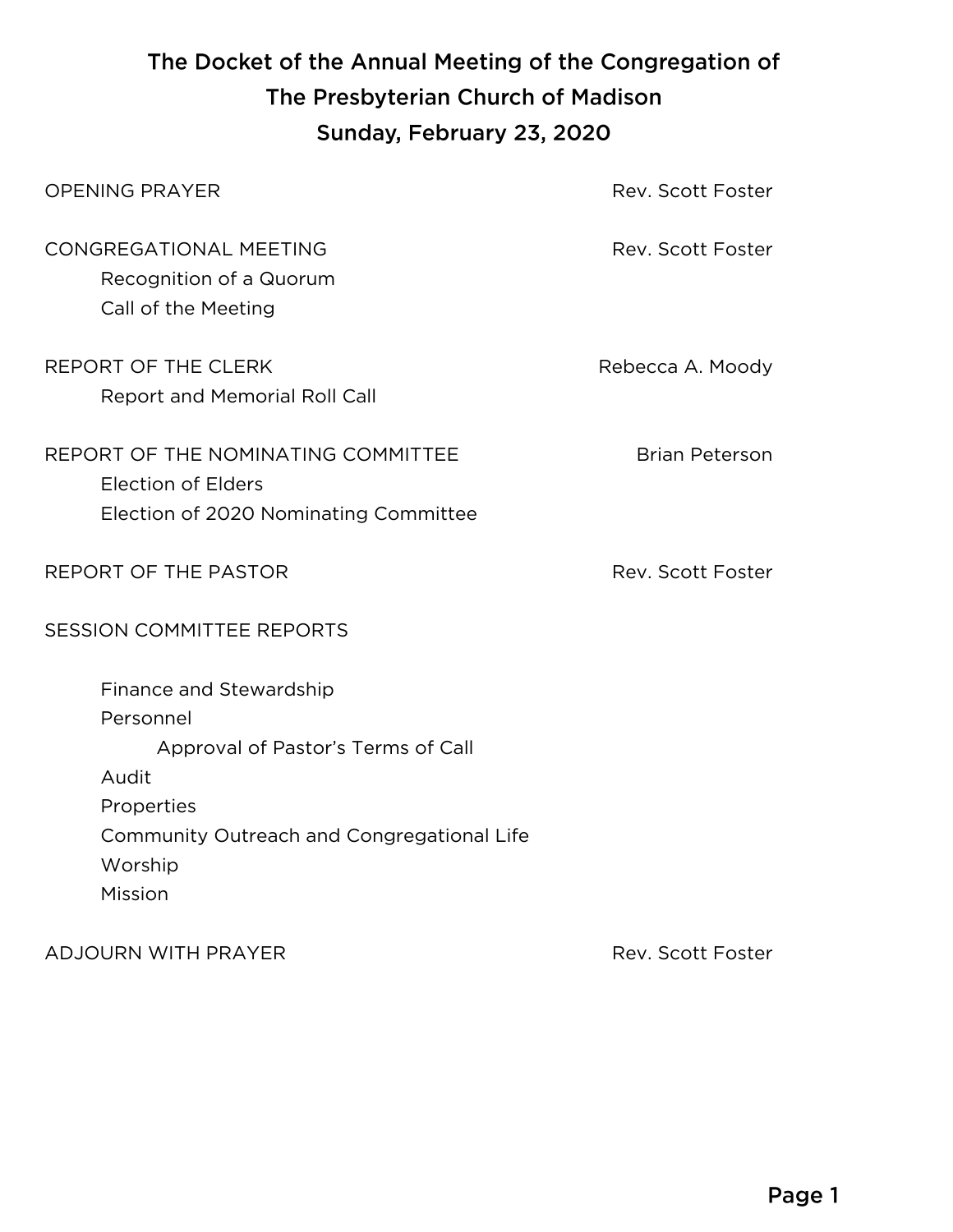#### **Report of the Clerk**

A draft copy of the annual meeting minutes will be made available in the Church Office<br>and any requests for additions, corrections or amendments to the draft minutes should be given to the Clerk before the next meeting of Session. given to the Clerk before the next meeting of Session.

Changes in membership during the calendar year 2019 are as follows: Changes in membership during the calendar year 2019 are as follows:

| Active Members, December 31, 2018            |                  |       |  |
|----------------------------------------------|------------------|-------|--|
| Members Received by Confession/Reaffirmation | 13               |       |  |
| Members Received by Transfer                 | $\left( \right)$ |       |  |
| <b>Total Additions</b>                       |                  | $+13$ |  |
| Removals from Roll/Transfers                 | 8                |       |  |
| Deaths                                       | 4                |       |  |
| <b>Total Losses</b>                          |                  | $-12$ |  |
| Active Members, December 31, 2018            |                  |       |  |

**Memorial Roll Call:** The passing of four church members was reported in 2019: William<br>Blank (1/18/19), Dorothy Mooney (6/19/19), Rolanne Henry (7/6/19), and Catherine Baker  $(9/15/19)$ ,  $(9/15/19)$ ,  $(9/15/19)$ ,  $(9/15/19)$ ,  $(9/15/19)$ ,  $(9/15/19)$ ,  $(9/15/19)$  $(9, 15)$ .

 $S_{\rm F}$  the church records throughout the year. the church records throughout the year.

Respectfully submitted,

Rebecca A. Moody<br>Clerk of Session/Secretary to the Board of Trustees Clerk of Session/Secretary to the Board of Trustees

#### **Report of the Nominating Committee**

The Nominating Committee is responsible for reviewing the needs of the congrega-<br>tion and selecting from our active membership those people we feel have the suitable gifts to serve as Elder. As PCM continues to transform lives, families strengthened, and our community renewed through our intentional relationship with Jesus Christ, we're committed to electing the best leadership of the congregation to Session. mitted to electing the best leadership of the congregation to Session.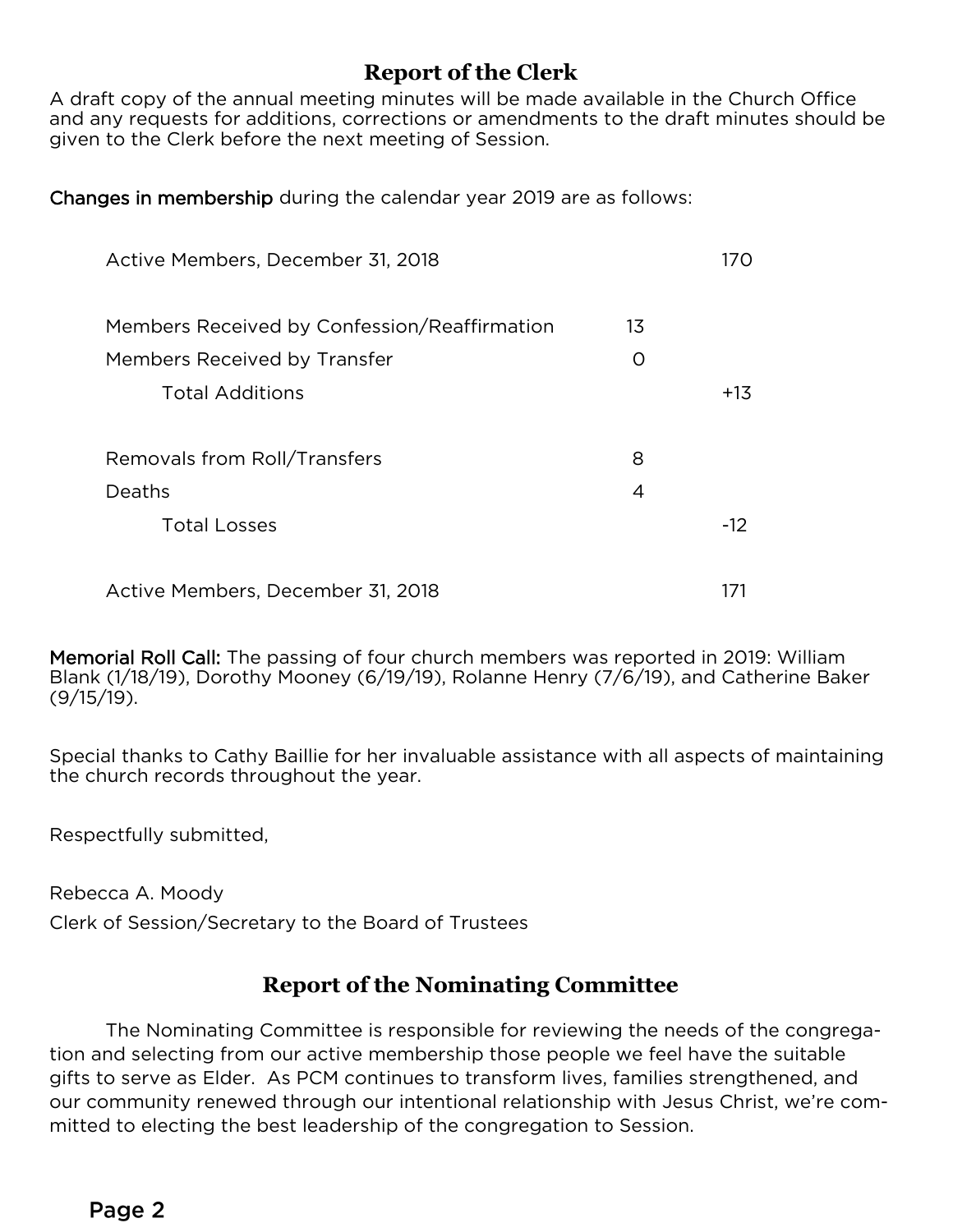## Elder Class of 2022<br>Jim Burnett

Jim Burnett

Kathleen Underwood

Melissa Dewhurst

We welcome the new Elders for their commitment to PCM and their Lord Jesus<br>Christ. We thank Cheryl Bolton, Bill Bowen, Ryan Rate, and Barbara Schuszler, for their service to PCM as they rotate off Session. service to PCM as they rotate off Session.

Respectfully Submitted,<br>Brian Peterson, Chair Brian Peterson, Chair

#### **Report of the Pastor**

This is our fourth Annual Meeting together! It feels like the time passes at rocket speed. We are still in a tremendous period of transition.

As we continue to live into our vision: To see lives transformed, families strengthened, and our community renewed through intentional relationship with Jesus Christ, our ened, and our community renewed and our community intertional relationship with Jesus Christ, our community re<br>church's profile in the community has changed as much as the change we've experience church's profile in the community has changed as much as the change we've experience internally.<br>As we've gotten to know each other, as we've put ourselves out there into the

community, and as we've welcomed more of the community into our church, we continue to stretch ourselves. Living into our community as followers of Jesus is challenging due mostly to the decline of Christianity in the USA overall, and to the secular nature of Madison, New Jersey-really, the whole region!

This Christian lifestyle is more about how we live into the world and our community-being a part of, not apart from the community. This is the nature of the future church. This is what Jesus is talking about.

"On Earth as it is in Heaven."

"The kingdom of God is near."

We continue to become a hub of the community hosting 12-step groups, Scout Troop 25, civic groups, political groups, the Ahmadiyya Muslims who hold their Friday prayers in our space, Wind of the Spirit advocacy group, the Madison Rotary and more.

prayers in our space, Wind of the Spirit advocacy group, the Madison Rotary and more. We are still a church that is becoming more a *part of*, not *apart from* the communi-<br>I live into Madison. ty. We live into Madison.<br>Our membership and families embrace a number of community mission projects

that we support with people and funds to make Madison and Morris County a better place to live. Here's a partial list: End Hunger 3.6, St. Baldrick's, Community Garden, Sleep Out for Covenant House, RAMP (Refugee Assistance Morris Partners), Interfaith Food Pantry, Madison Eagle Christmas Fund, Nourish NJ and the Community Soup Kitchen, Stamp Out Hunger—and more! These are your projects, your missions, your ministries. What's your passion? Where is the Spirit leading you? Let's get behind it!

We thank Director of Family Ministries Patrick Allred for his work and leadership in 2019 as Patrick moved on to a new growth opportunity in another church. Michael Callahan is currently handling these responsibilities as we search for a new Director of Family handling these responsibilities as we see responsibilities as we see responsibilities as we see  $\mathcal{I}$ Ministries.

Our worship evolution continues as we develop a modern blended worship experi-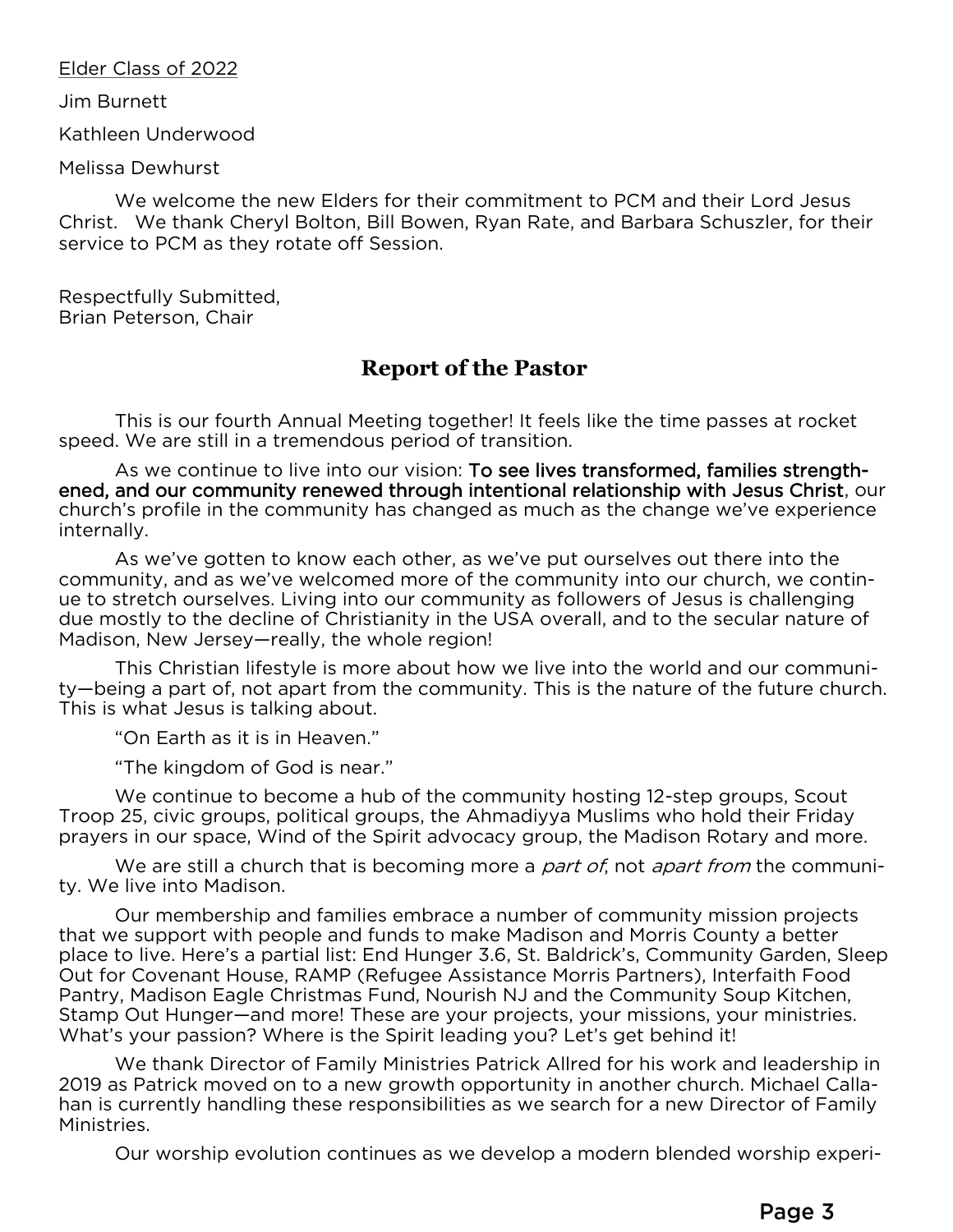ence with music across the spectrum of classical choral pieces and hymns to modern,<br>contemporary worship and praise music. Anna D'Achille, Michael Callahan, and our talented worship music team of players, singers, and bell-ringers have a contagious welcoming Spirit and enthusiasm. Our musicians and singers are developing a holistic oneteam worship leadership creating vibrant and meaningful worship for a multigenerational church.

We continue to project a financial short-fall going into 2020. While we have a generous endowment to back us up, this is obviously not a sustainable profile for the long term. Please pay particular attention to the efficiencies in our budgeting and expenditures and what is needed from your pledging and stewardship now and going forward. It takes all of us-time, talent, and resources to support PCM. All of us.

I close in the same way I always do.

Come Holy Spirit, come!

PCM is part of the community, not apart from it.

We're out there, spreading the Gospel and living into our vision, for our place and time. PCM is not the landmark campus at 19 Green Avenue.

PCM is the Spirit working through us, following Jesus out into the world. PCM is the Spirit working through us, following Jesus out into the world.

PCM is you.<br>Grace and peace, Grace and peace,

Scott

#### **Report of Community Outreach and Congregational Life**

The Community Outreach and Congregational Life Committee mission is to help fulfill itors and our neighbors through fellowship opportunities and membership growth. In 2019 the committee:

- $20.5$  the committee • St. Baldrick's event hosted by the Selquist family was supported by many members of PCM.<br>• Organized and scheduled Greeters for every Sunday morning worship experience.
- Additionally, all Greeter guidelines were updated to aid individuals with their Greeter responsibilities.
- responsibilities. • Hosted many successful community outreach events:
	- Bottle Hill Day: This is a banner event for PCM to engage the community and<br>our PCM volunteers successfully held a fun event for all to eniov. This committee along with Christian Education provided petting zoo, pony rides and refreshments.
	- $f(x) = \frac{1}{2}$ • Rally Day: We kicked off our fall Sunday School program, hosted lunch with the Christian Education committee, and provided the congregation with opportunito help with activities at PCM.
	- to help with activities at PCM. • Easter Sunday: We celebrate this special Sunday with our annual fellowship reception to welcome all to our church. Our annual Egg Hunt for young children
	- June Church Picnic: A fun event that follows our youth led Sunday worship service. We coordinated with Christian Education to cook-out hamburgers and hot dogs, provide fun activities for the children, and engage with the entire church dogs, provide fun activities for the children, and engage with the entire church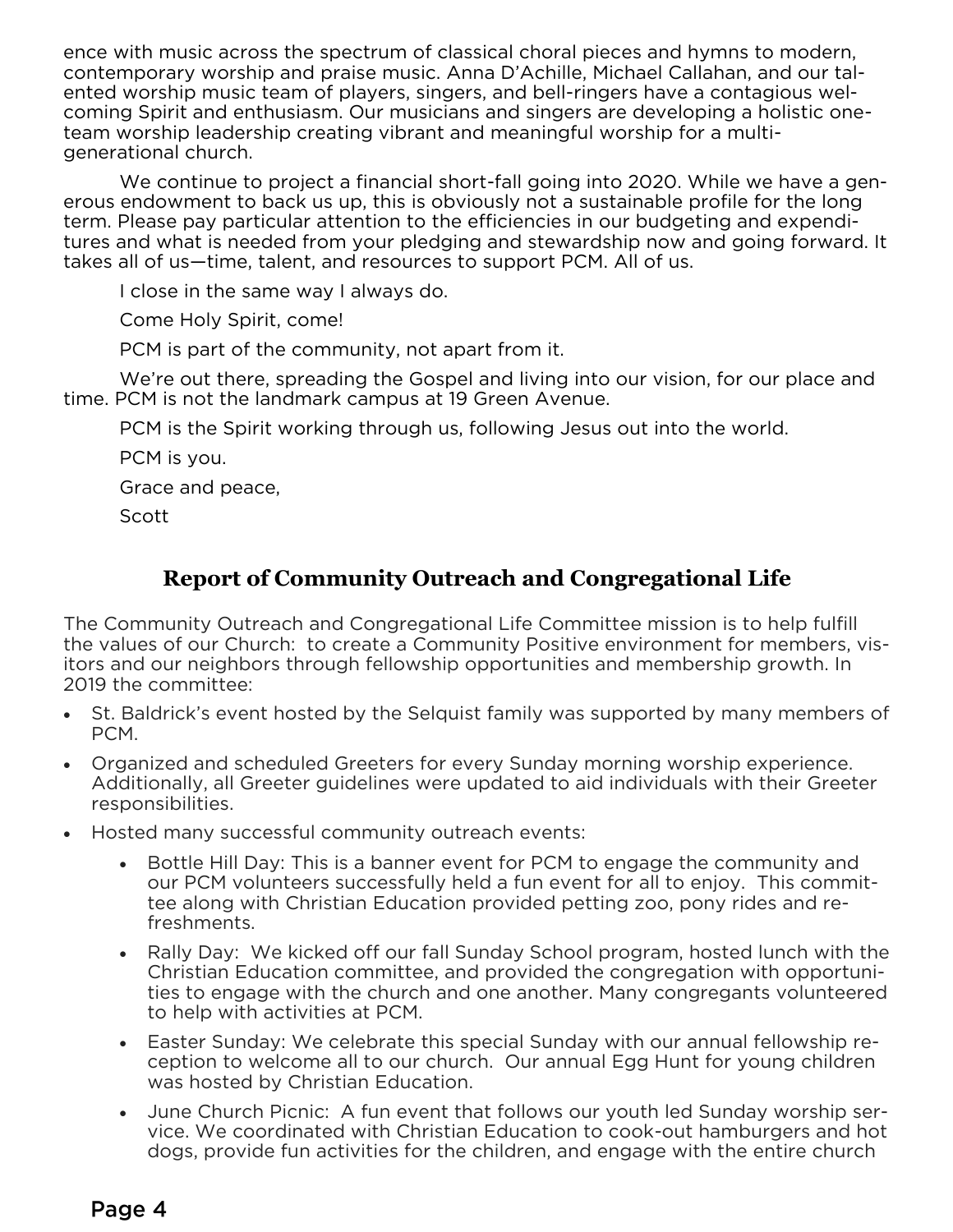- community for fun on the lawn.<br>• Cheerful Giving Lunch: Our Church community collected Thanksgiving food items for the Interfaith Food Pantry and joined in fellowship for an Italian lunch items for the Interfaith Food Pantry and joined in fellowship for an Italian lunch
- $\frac{1}{2}$ • Christmas Caroling: Members and friends joined to sing holiday carols around the neighborhood and warmed-up with refreshments at the Baisch's. the neighborhood and warmed-up with refreshments at the Baisch's.

Respectfully submitted,<br>Suzanne Flynn, Chair

Suzanne Flynn, Chair

#### **Report of the Treasurer, Finance Committee, and Stewardship Campaign**

The profit and loss statement for the church's 2019 general operating accounts is at-<br>tached to this report along with the proposed 2020 budget. The budget has been approved by Session. proved by Session.

\$32,000 of Designated Giving was used at the direction of the donors to fund expenses<br>in the following accounts: 10-5115 (Study) 10-5253, 10-5253 (Christian Ed Curriculum and Supplies),  $10-5259$  (VBS),  $10-5361$  (Landscaping), and  $10-5420$  (Consulting). The accounting system in place during 2019 did not enable us to match the contributions directly with those expenses. ly with those expenses.

This year we moved to a new accounting system and simplified our chart of accounts.<br>The goal was to make our financial statements easier to understand. We will also be able to match designated and special offering giving to the related expense. to match designated and special offering giving to the related expense.

The total endowment draw down in 2019 was \$251,000 compared to a projected drawvariance from 2019 to 2020 is due to increased pledged giving, increased rental revenue and decreased personnel expenses. and decreased personnel expenses.

Below is a four year comparison of the major church asset accounts:

| A year-end to year-end comparison of the major church asset accounts (in dollars) |                       |                      |                      |                      |  |  |  |
|-----------------------------------------------------------------------------------|-----------------------|----------------------|----------------------|----------------------|--|--|--|
| follows:                                                                          |                       |                      |                      |                      |  |  |  |
| Year                                                                              | 2016<br>\$            | 2017<br>\$           | 2018<br>\$           | 2019<br>\$           |  |  |  |
| Merrill Lynch:<br><b>Church Endowment</b><br>Cemetery Endowment                   | 1,628,722<br>392,,514 | 2,444,714<br>431,209 | 2,046,862<br>425,219 | 2,033,351<br>511,261 |  |  |  |
| JP Morgan Chase:<br><b>Treasurer Checking</b>                                     | 17,579                | 88,621               | 24,554               | 60,878               |  |  |  |
| Mortgage                                                                          | 98,000                | 98,000               | 98,000               | 98,000               |  |  |  |
| <b>Total Church Funds</b>                                                         | 2,136,815             | 3,062,544            | 2,594,635            | 2,703,490            |  |  |  |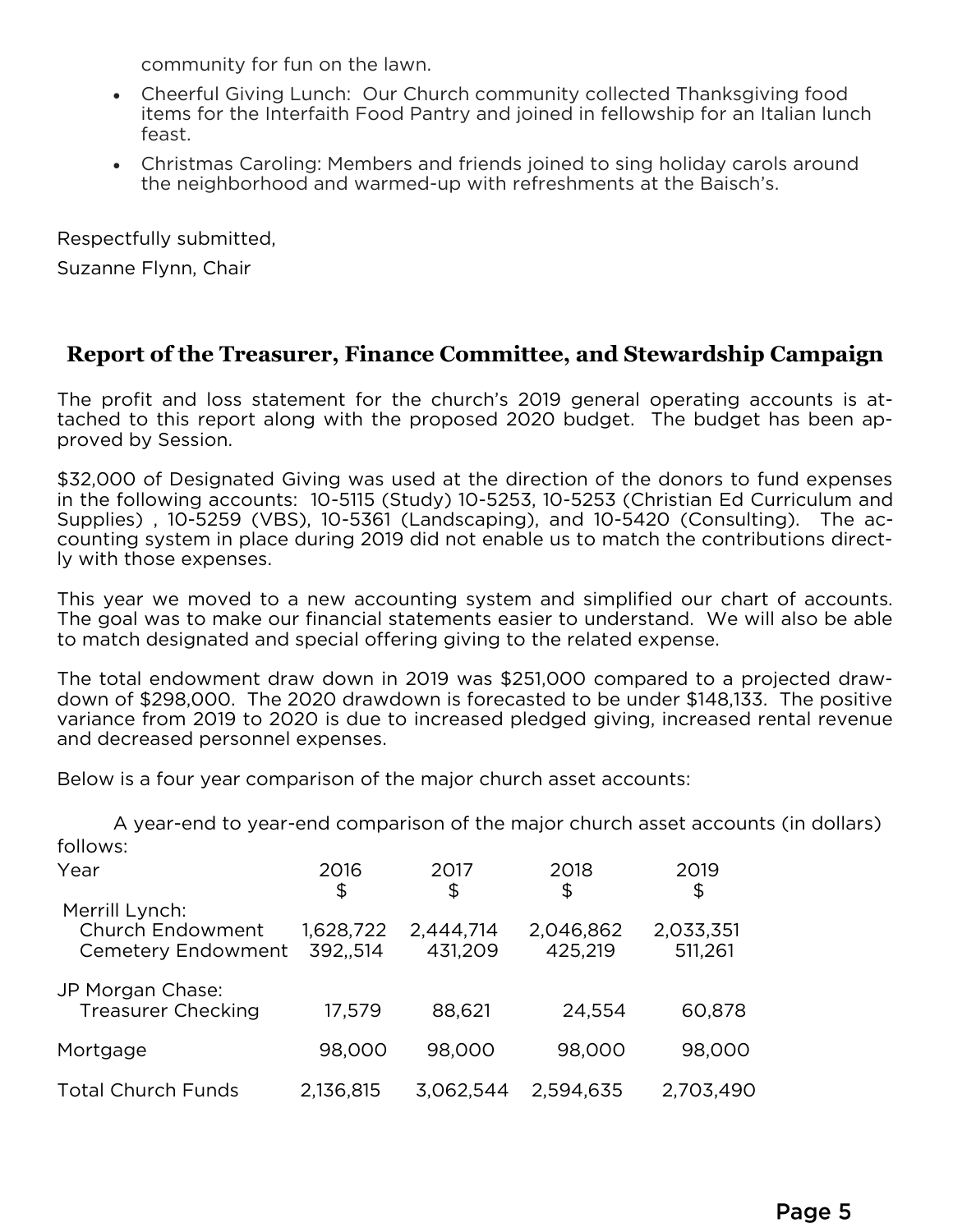The 2020 Stewardship Campaign yielded mixed results. Total pledges exceed \$295,000 2019. Our giving became even more concentrated in 2020 with 5 givers over \$20,000 providing 66% of total pledged giving. providing 66% of total pledged giving.

As in years past, the Treasurer works closely with our endowment investment manager to ensure that we have cash on hand to finance our deficit for at least three years. ensure that we have cash on hand to finance our deficit for at least three years.

Respectfully submitted,

Barbara Schuszler Treasurer Finance and Stewardship Chair Finance and Stewardship Chair

#### **Report of the Audit Committee**

A DRAFT of the Independent Accountants Review Report (dated January 31, 2020) for the year 2018 for the Presbyterian Church of Madison and Hillside Cemetery. A number of minor mathematical and other inconsistencies have been noted in the DRAFT which are being brought to the attention of the accountants.

are being brought to the attention of the accountants. The following are selected quotations from the GCFLS report which apply to the ac-

We have reviewed the accompanying combined statements of assets, liabilities, and net assets-cash basis of the Presbyterian Church of Madison, NJ and Hillside Cemetery as of December 31, 2018 and the related combined statements of support, revenue and expenses-cash basis and changes in net assets arising from cash transactions-cash basis, and cash flows for the year then ended, and the related notes to the financial statementscash basis. A review consists principally of analytical procedures applied to the management's financial data and making inquiries of management. A review is substantially less in scope than an audit. \* \* \* \* \* \*

Based on our review, we are not aware of any material modifications that should be made to the accompanying financial statements in order for them to be in accordance with cash basis of accounting. \* \* \* \* \* \*

The supplementary information included in Unrestricted Church Current Fund - Schedules of Disbursements-cash basis is presented for purposes of additional analysis and is not a required part of the basic financial statements. The information is the representation of management. We have reviewed the information and, based on our view, we are not aware of any material modifications that should be made to the information in order for it to be in accordance with accounting principles generally accepted in the United States of America.

Based on the anticipated corrections and the review by GCFLS, the Audit<br>Committee is in agreement that the Church's financial books are in order and no further committee is in agreement that the Church's municipal action are in order and no further action on the part of the Audit Committee is required at this time.

Respectfully submitted,<br>Gar Burwell Becky Moody John Schanck Ted Trowbridge Ted Trowbridge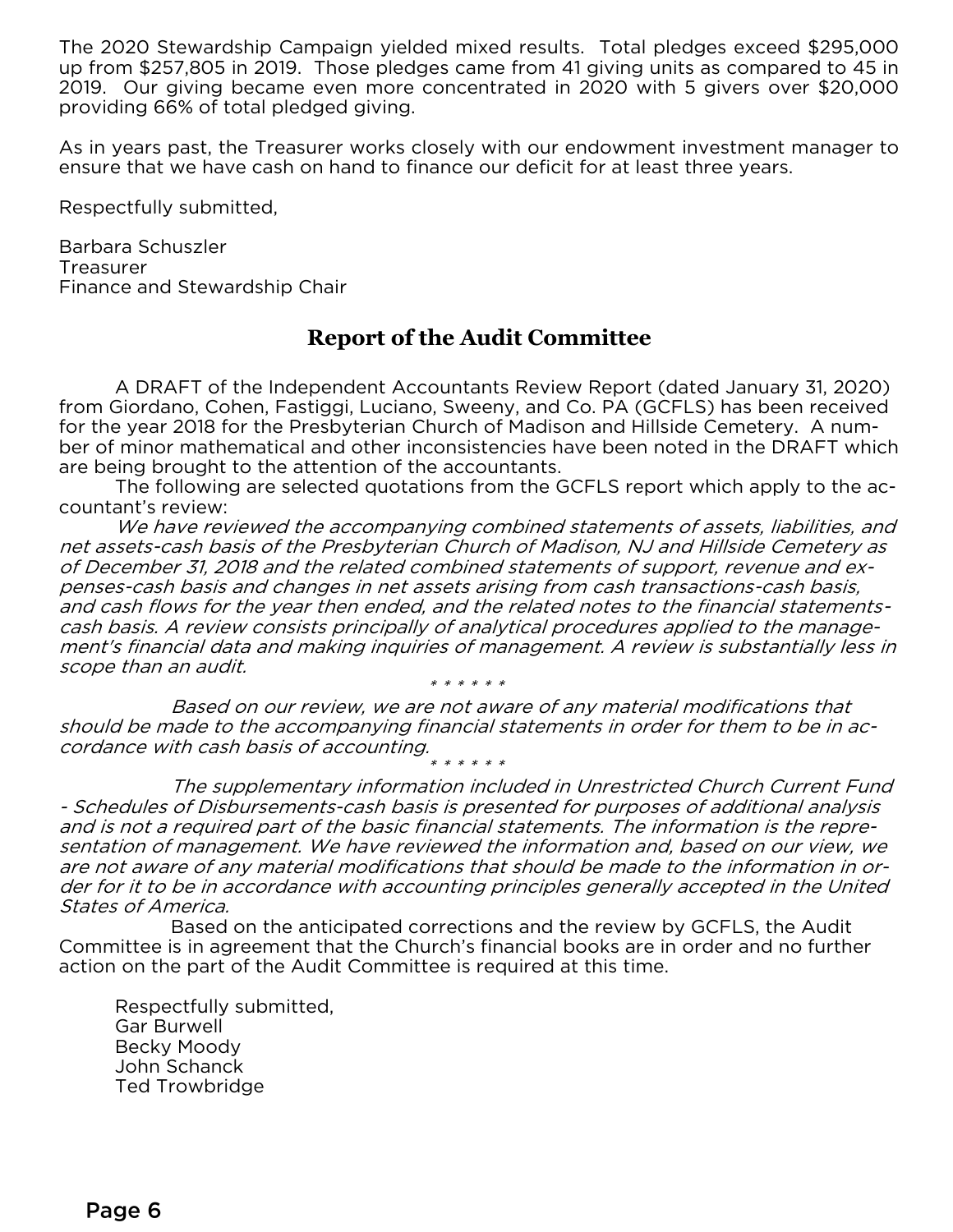#### **Report of Worship**

We continue to develop a blended worship experience with our worship becoming<br>more vibrant, participatory, intimate, and intentionally inclusive of all ages and stages.

In 2018, we re-organized the focus of our worship team to a more holistic, all-oneteam leadership approach to facilitate the balance between traditional worship and more contemporary elements.

contemporary elements. All of our hymns are now from the new Presbyterian hymnal *Glory to God* printed<br>u in the bulletin. We're being led in worship by a mix of elements generated by our for you in the bulletin. We're being led in worship by a mix of elements generated by our total worship team: Choir pieces, bell choir-our students, soloists, organ, guitars and drums, guest musicians, and more. We are rotating these elements in and out of our worship mix in a more balanced and blended way.

Summer worship music in Webb Chapel was again led by Anna D'Achille, Michael Callahan and Patrick Allred. Our special worship services throughout the year included: Youth Sunday, Rally Day, Ash Wednesday, Maundy Thursday, Good Friday Fasting and Gospel Reading, Christmas Pageant Day, and Christmas Eve.

Communion is celebrated at least monthly on the first Sundays and on Ash Wednesday, Maundy Thursday, and mid-week Wednesdays. Attendance has grown at mid-week Communion and Prayers on Wednesday mornings in the Parlor at 7:10am.

We're more intentionally including families and multi-generational readers, servers, and special element leaders in our worship experiences to be more inclusive and particiand special element leaders in our worship experiences to be more inclusive and partici-

patory. Thank you to Elder Suzanne Flynn whose greeter teams regularly welcome us on<br>Sundays and often do double-duty with other roles in worship. Thank you! And we thank our new Sunday Sexton, Will Gonzalez, for his dependable and well-done coffee-hour and snack fellowship after church on Sundays.

Finally, Anna D'Achille, Director of Musical Arts, and Michael Callahan bring their energetic leadership and development of a blended, vibrant, meaningful, and welcoming worship program for the energetic community-focused church that we are becoming. We are grateful to Patrick Allred former Director of Family Ministries for his worship leadership and we appreciate Val Schuszler, Andy McMains, and Amanda Coats for sharing their gifts Sunday after Sunday. Thank you all! Extra special thanks to everyone who regularly shares their gifts of ringing and playing, and their voices on our worship team. ularly shares their gifts of ringing and playing, and their voices on our worship team.

Respectfully Submitted,<br>Bill Bowen, Chair

Bill Bowen, Chair

#### **Report of the Mission Team**

In 2019, the Mission Team continued to live into our mission by providing op-<br>portunities for our members to use their time, talents and resources to serve our neighbors in the local and greater community. We continued to support the following organibors in the local and greater community. We continued to support the following organi-

Interfaith Food Pantry - Each week we collected food donations following a "food-of-the month" theme and delivered them to the pantry. We held a grateful gathering luncheon in November in which donations of food were accepted and then specially delivered to the pantry in time for Thanksgiving. We also collected diapers and formula during Dethe pantry in total, we donated over 1500 pounds of food to the pantry this past year. In May we partnered again with the Madison letter carriers in the "Stamp Out Hunger" drive and delivered the food collected by the carriers to the pantry.

Homeless Solutions -Six times during the year a team of 5-7 volunteers  $\mathcal{S}$  solutions solutions during the year and  $\mathcal{S}$  team of  $\mathcal{S}$  volumes  $\mathcal{S}$ 

Page 7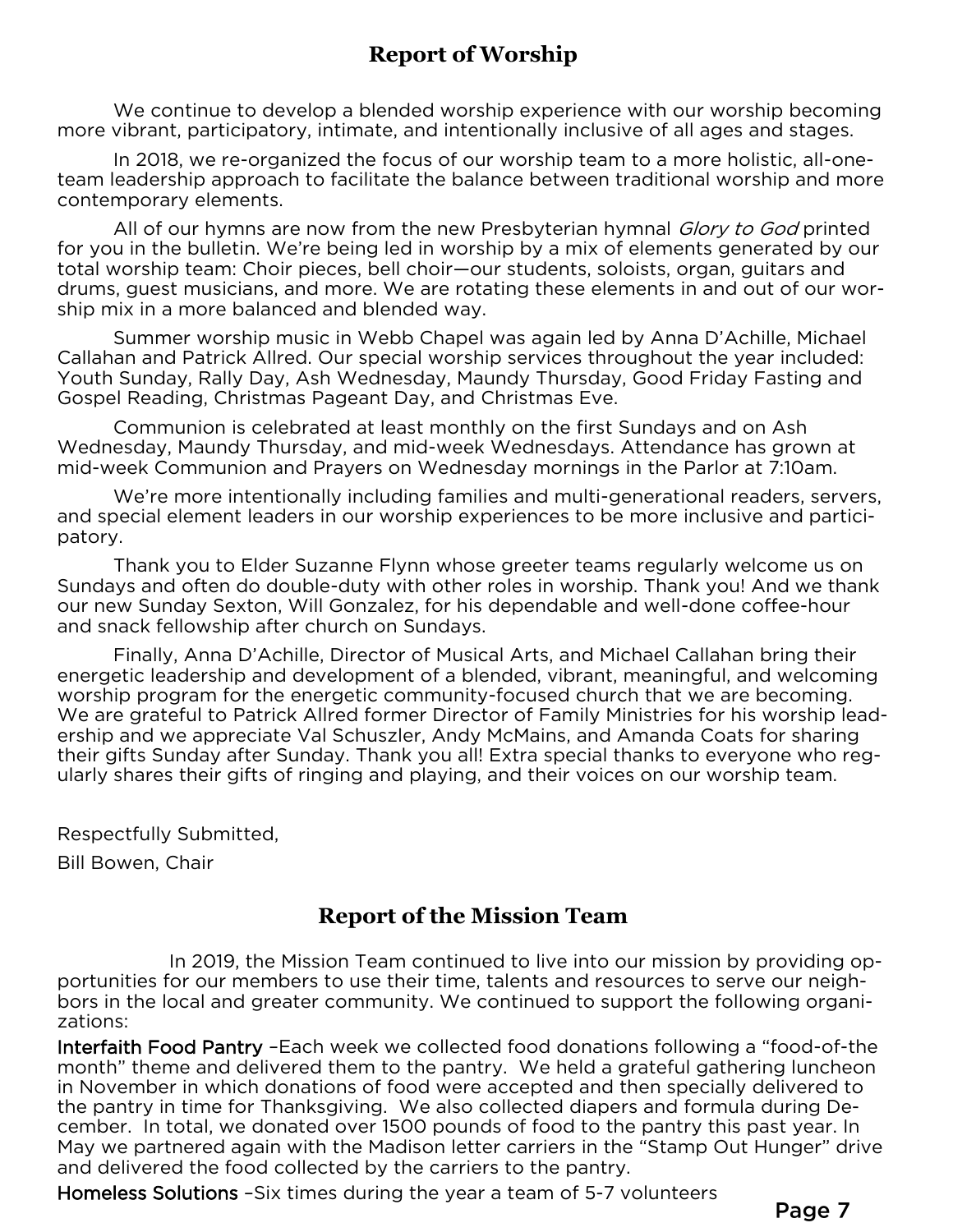planned and prepared dinner for men, women and children living at the main shelter.<br>**Nourish New Jersev-** In December we began sending a team of 6 volunteers to the community soup kitchen to serve lunch to the local Morristown homeless population. This effort will continue every other month.

Meals on Wheels -Every Wednesday morning church members helped to deliver meals to homebound persons in Madison and Florham Park.

Madison Eagle Christmas Fund -Members of the congregation purchased and wrapped gifts for four children in a family selected by the Fund organizers.

RAMP - The quarter collection tube was continually filled during the year. All money collected was donated to this organization dedicated to bringing Middle-Eastern refugees to Morris County.

Souper Bowl of Caring -This collection on Super Bowl Sunday allowed the church school children to create bagged lunches for those in need.

children to create bagged lunches for those in need. Financial contributions were made to the following organizations:

- Newton Presbytery -\$3,500
- Interfaith Food Pantry of Morris County -\$2,000<br>• Missionary in Uganda -\$600
- Missionary in Uganda -\$600
- Presbyterian Missionaries in Peru -\$600<br>• Madison Area YMCA -\$250
- Market Street Mission (Morristown) \$350,
- Market Street Mooren, (Morristown) post, • Presbyterian Missionaries in Hong Kong -\$250
- Refugee Assistance Morris Partners (RAMP) -\$250<br>• Rotary End Hunger 3.6 -\$500
- Rotary End Hunger 3.6 -\$500
- Fourth World Movement (in support of Charles Courtney) -\$250<br>• Madison Fagle Christmas Fund -\$400
- Madison Eagle Christmas Fund -\$400<br>• Family Promise- \$200.00
- Family Promise- \$200.00
- Covenant House (in support of David DePaul) -\$250<br>• JAG Fund (in support of Bob and Martha Baisch) -\$2
- JAG Fund (in support of Bob and Martha Baisch) -\$200<br>• St. Baldrick's (in support of Eric Selquist) -\$260
- St. Baldrick's (in support of Eric Selquist) -\$260
- Cause 4 Paws (in support of Cathy Baillie)- \$150
- Madison-Chatham Adult School ESL Program -\$200
- Great Swamp Watershed- \$150

In keeping with our value of Presbyterian Roots, we received the four special offerings of the Presbyterian Mission Agency:

- One Great Hour of Sharing \$708.00
- Pentecost Offering -\$731.00, of which \$292.50 was used for local giving
- Peace and Global Witness Offering -\$384.00, of which \$96.00 was used for lo-
- cal gives and given a given a given a given a given a given a given a given a given a given a given a given a g • Christmas Joy Offering - \$511.00

Sincere thanks to all who participated in any way. New ideas and new participants are al-<br>ways welcome. ways welcome.

Respectfully submitted,<br>Sara Burnet, Chair Sara Burnet, Chair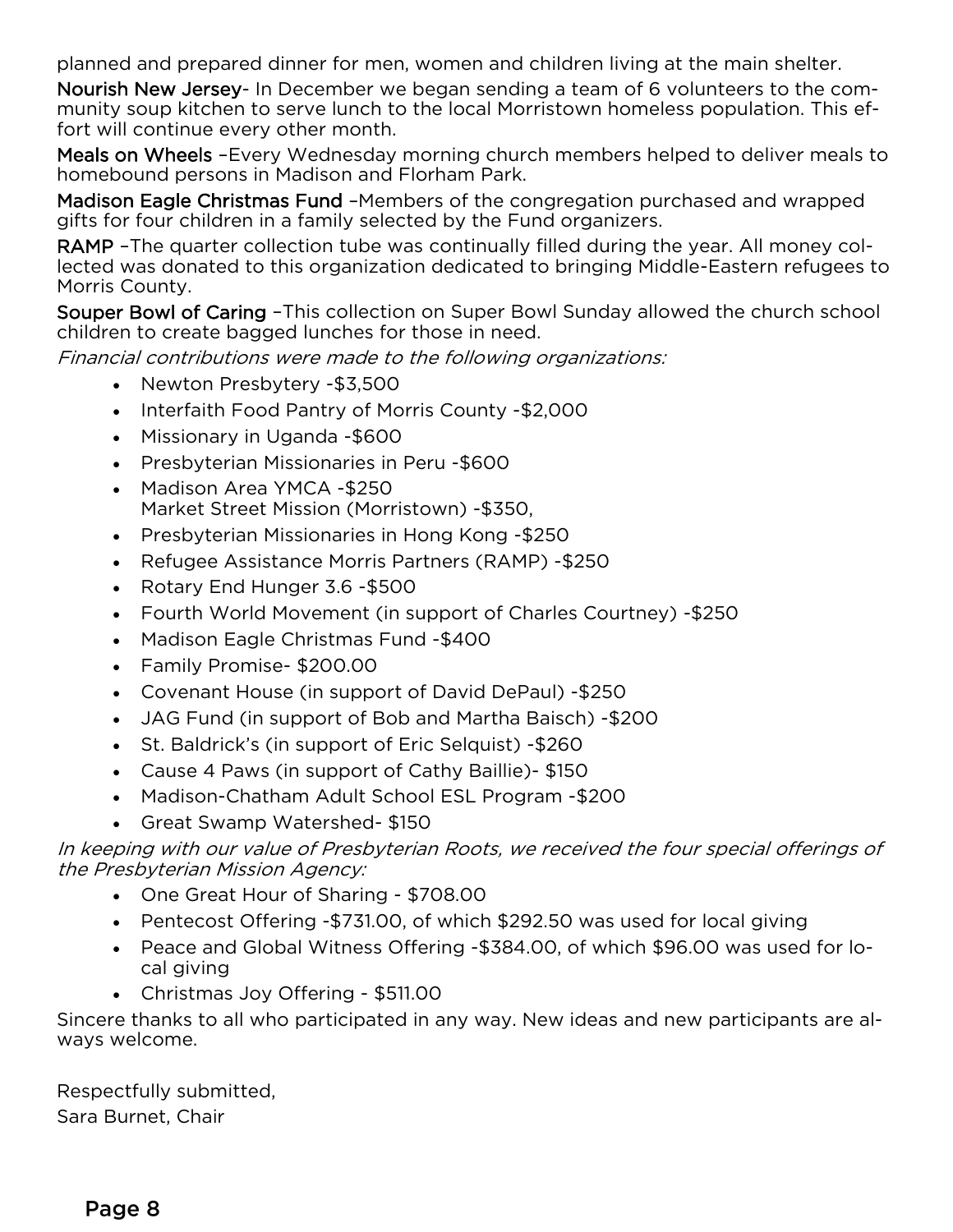#### **Report of Properties**

The Properties Team works closely with staff to identify issues related to the build-<br>ings and grounds of our church. Our sexton, Carmine Palumbo, Jr., continues to be a great "handyman" and has helped with many minor fixes and up-grades throughout the sanctuary, Parish House, and Webb Chapel. Our Office Assistant, Cathy Baillie, continues to identify multiple contractors for larger bids, so comparative bids can be assembled. and she manages the many recurring contract services that are used at our church, particularly lawn maintenance, snow-plowing, and cleaning services.

Two major painting projects in 2019 completely revitalized two of our most-used and now beautiful spaces: Fellowship Hall and the Parlor. These are our main public spaces often occupied by community groups from AA to Zonta, a local service club. We've really become a community hub!

At this writing, all of our leasable space is occupied. 2019 saw us partnering with Daddy Matty's BBQ running catering and restaurant kitchen prep out of our new Fellowship Hall Kitchen. We are currently leasing space in the kitchen to Will Gonzalez, our Sunday Sexton, for his catering business. We are maximizing the revenue in our available Parish House spaces. We even created a new office space from the old prayer room on the upper floor that is now occupied by Wind of the Spirit. Plus, Spotlight Kids and Tom Sellwood Studios, two performing arts studios, coexist and run their clinics, camps, and lessons out of the old Confirmation Classroom, Webb Chapel, and Fellowship Hall.

Our partnership with Boxcar, the parking app, has helped us to efficiently manage our parking inventory. Boxcar has alone generated over \$6100 in commuter revenue plus, the spaces we continue to rent directly to commuters from the area generate \$15,000 per year. Over \$21,000 literally found in the parking lot!

Church member and Eagle Scout candidate, Luke Schuszler, blessed us with a new garden behind the sanctuary for his Eagle project. Thank you, Luke and Troop 25!

Finally, we ended up replacing the flue to the Parish House boiler this year but continue to lift up prayers holding off a coming major repair to that unit. We are earnestly working to keep building maintenance expenses as low as possible even as we try to increase revenue efficiencies. crease revenue efficiencies.

Respectfully Submitted,<br>Bob Baisch. Chair  $\mathcal{L}$  -  $\mathcal{L}$  -  $\mathcal{L}$  -  $\mathcal{L}$  -  $\mathcal{L}$  -  $\mathcal{L}$  -  $\mathcal{L}$  -  $\mathcal{L}$  -  $\mathcal{L}$  -  $\mathcal{L}$  -  $\mathcal{L}$  -  $\mathcal{L}$  -  $\mathcal{L}$  -  $\mathcal{L}$  -  $\mathcal{L}$  -  $\mathcal{L}$  -  $\mathcal{L}$  -  $\mathcal{L}$  -  $\mathcal{L}$  -  $\mathcal{L}$  -

#### **Report of Personnel**

The Personnel Committee is responsible for PCM personnel needs and staffing.

The Personnel Committee members are Barbara Schuszler, Suzanne Flynn, and Brian Peterson.

The committee and head of staff, Pastor Scott, spent considerable time in late 2018 to to include choral, blended worship styles, traditional, and 'contemporary'. Pastor Scott and Session were please to hire Anna D'Achille as Director of Musical Arts to lead and support our worship. support our worship.

PCM, at the end of 2019, thanked Patrick Allred for his service as Director of Family Minis-